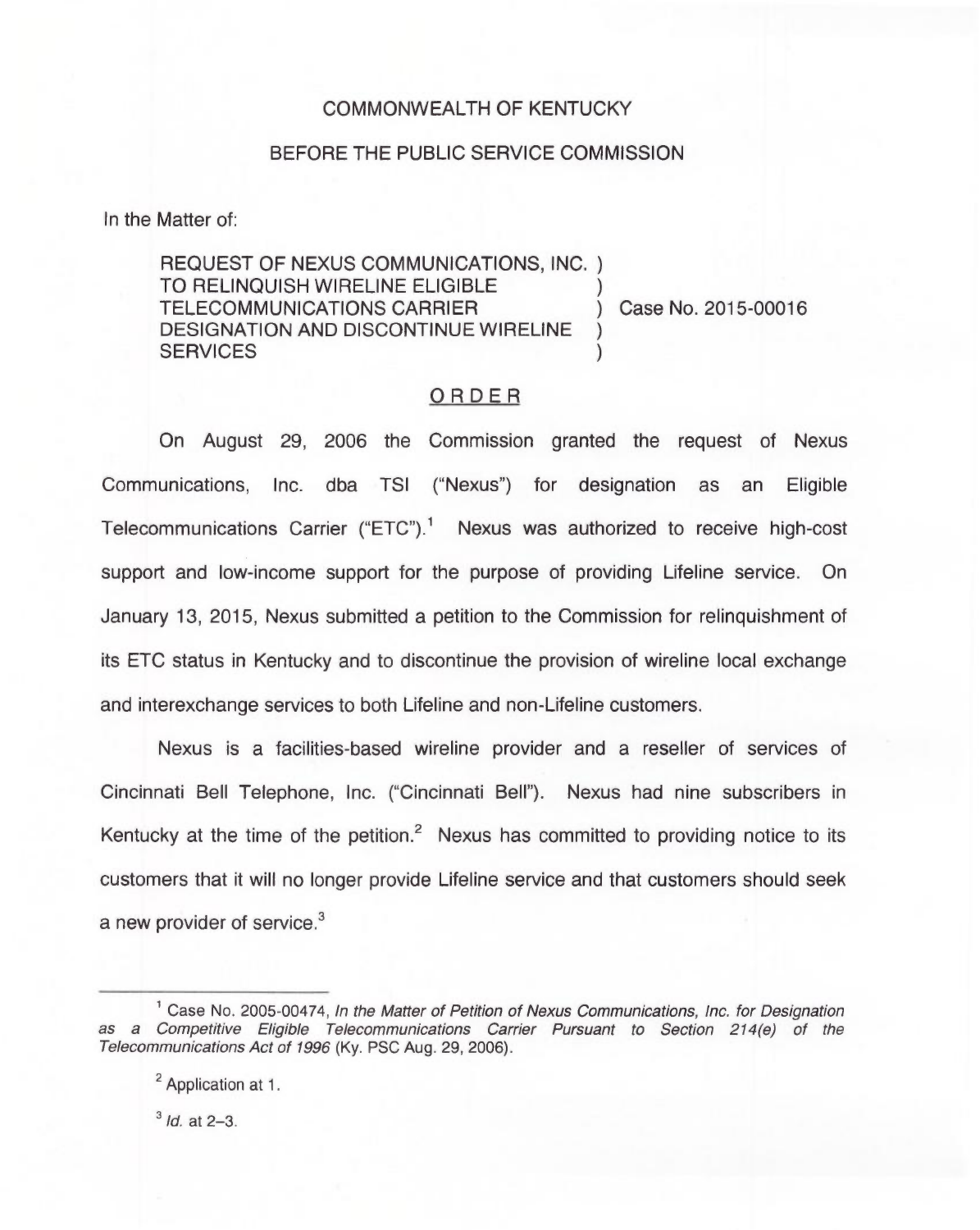Under 47 U.S.C. 5 214(e)(4), a State commission shall permit a carrier to relinquish its ETC designation in any area served by more than one ETC. Therefore, Cincinnati Bell, Nexus's underlying carrier, is designated as an ETC, and the Commission is aware that it also serves as an underlying carrier for several utilities designated as ETCs. Because other ETCs currently serve the entire area in which Nexus is designated an ETC in Kentucky, notice need not be provided to those carriers to permit them to purchase or construct facilities to ensure that customers will continue to receive service.

47 U.S.C. 5 214 (e)(4) states in part:

<sup>A</sup> state commission... shall permit an eligible telecommunications carrier to relinquish its designation as such a carrier in any area served by more than one eligible telecommunications carrier. An eligible telecommunications carrier that seeks to relinquish its eligible telecommunications carrier designation for an area served by more than one eligible telecommunications carrier shall give advance notice to the State commission... of such relinquishment. Prior to permitting a telecommunications carrier designated as an eligible telecommunications carrier to cease providing universal service in an area served by more than one eligible telecommunications carrier, the State commission... shall require the remaining eligible telecommunications carrier or carriers to ensure that all customers served by the relinquishing carrier will continue to be served, and shall require sufficient notice to permit the purchase or construction of adequate facilities by any remaining eligible telecommunications carrier. The State commission... shall establish a time, not to exceed one year after the State commission... approves such relinquishment under this paragraph, within which such purchase or construction shall be completed.

Based on the evidence and having been sufficiently advised, the Commission

finds that, pursuant to 47 U.S.C.  $\S$  214(e)(4), there is more than one ETC in the area of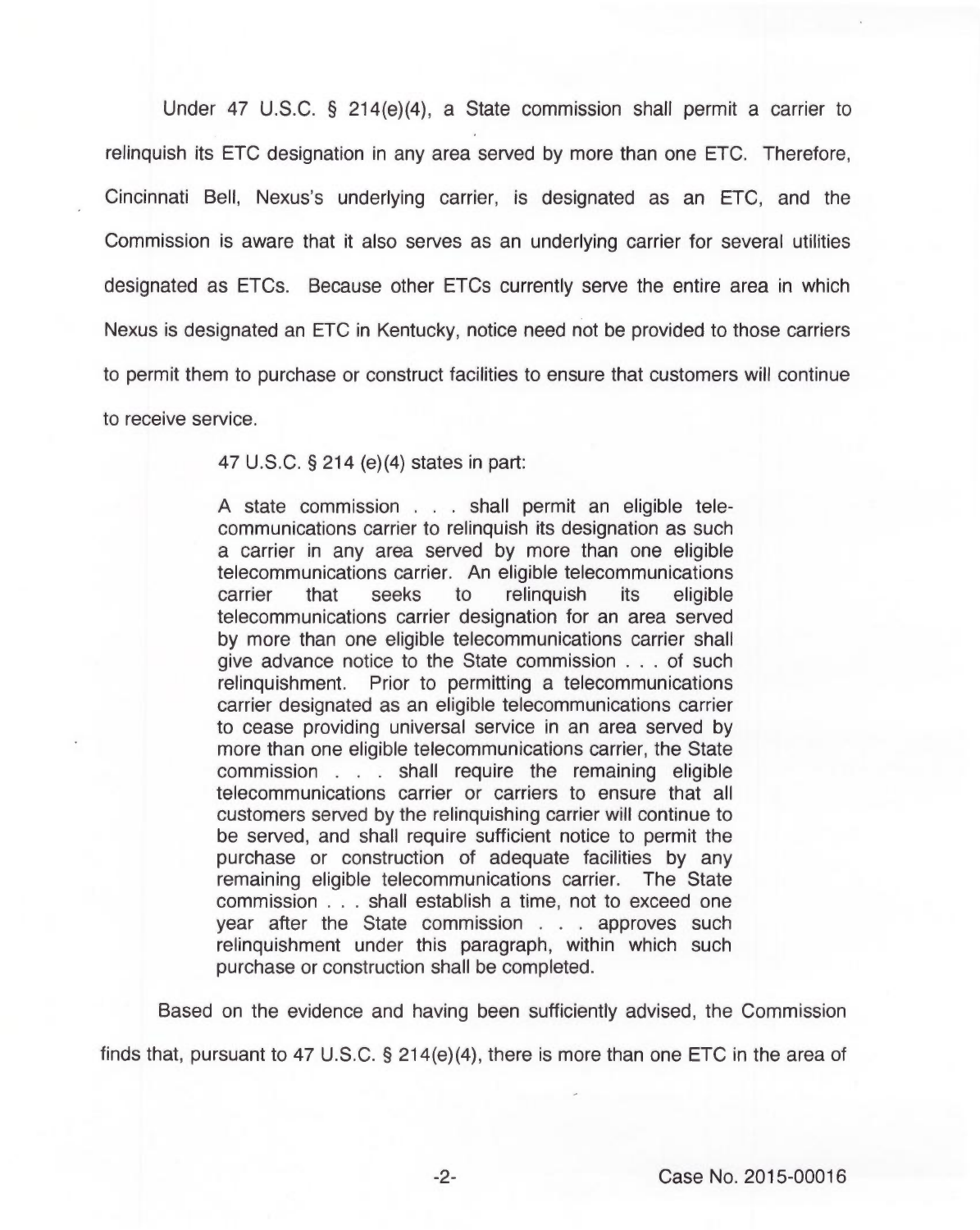relinquishment, and those carriers have sufficient facilities for the provision of service.

The Commission also finds that Nexus has provided sufficient notice to its customers to

enable those customers to seek alternative service providers.

IT IS THEREFORE ORDERED that:

- $1.$ Nexus's request to withdraw as an ETC is granted.
- 2. This case is now closed and removed from the Commission's docket.

For the Commission ENTERED **FEB 0 9 2015** KENTUCKY PUBLIC <u>SERVICE COMMISSION</u>

ATTEST: Executive Director